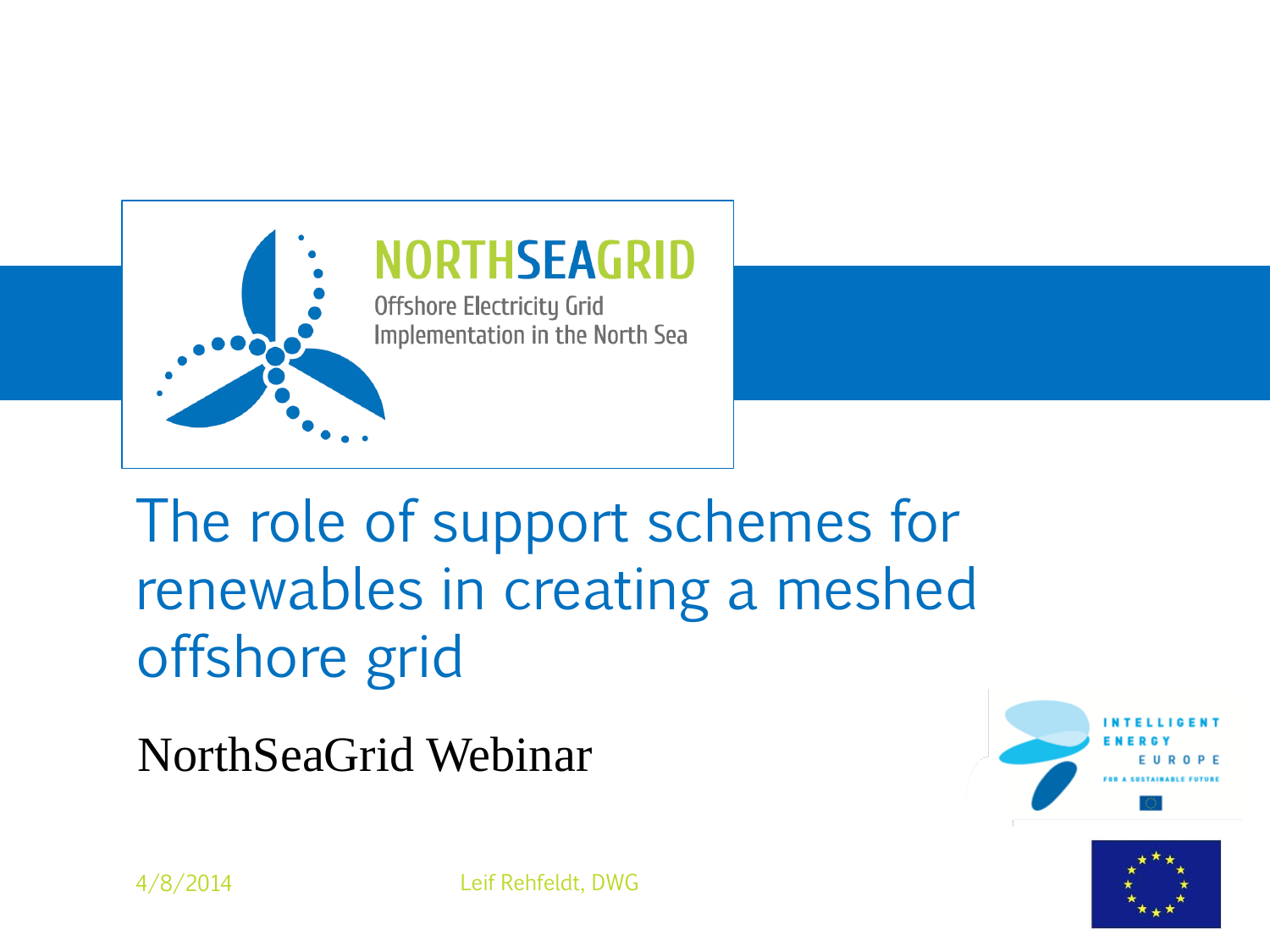

# Content

- 1. Basics of grid connection design radial vs. meshed
- 2. Existing RES support schemes in North Sea countries
- 3. Conclusion
- 4. Outlook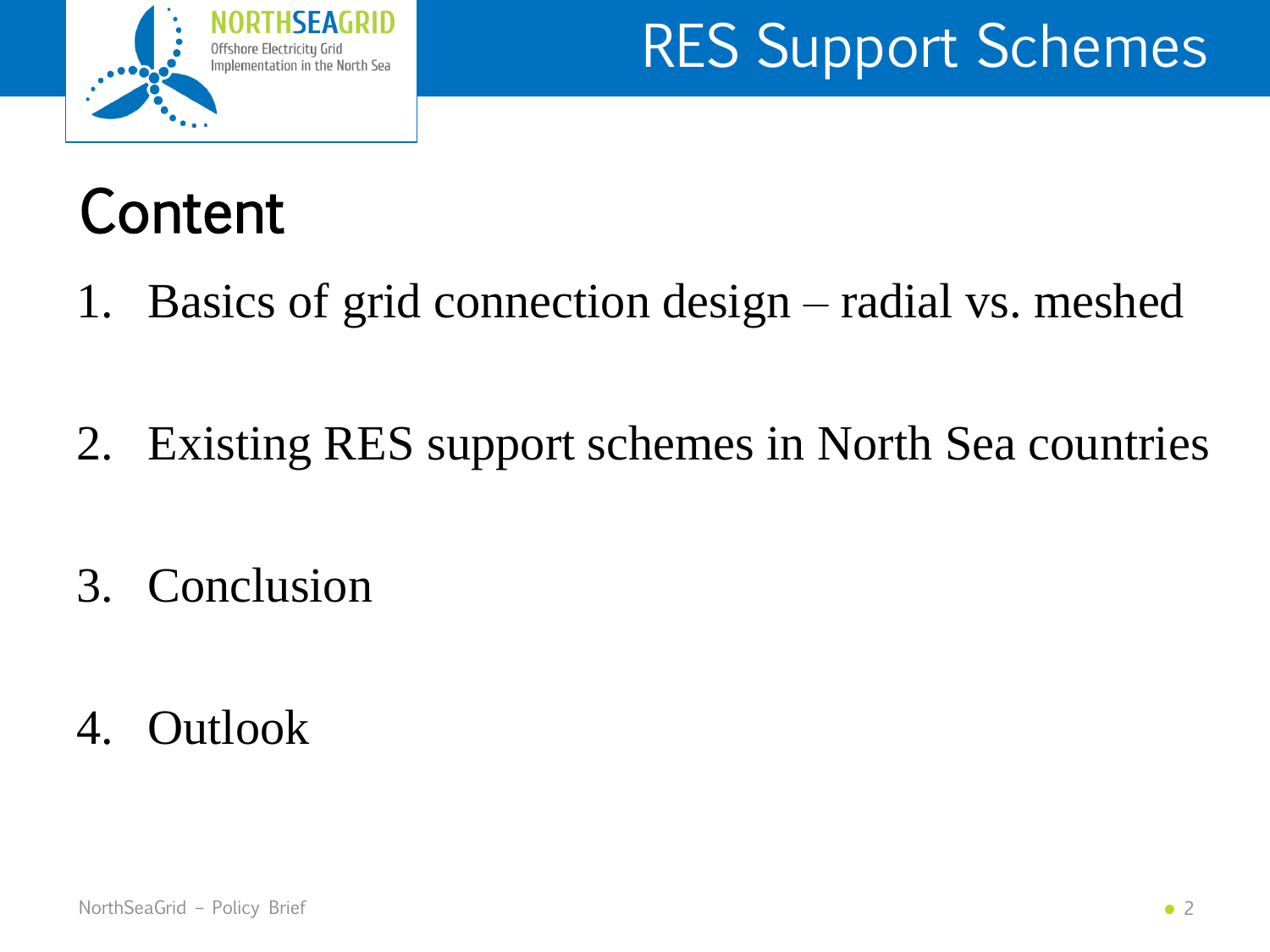

#### 1. Basics of grid connection design – radial vs. meshed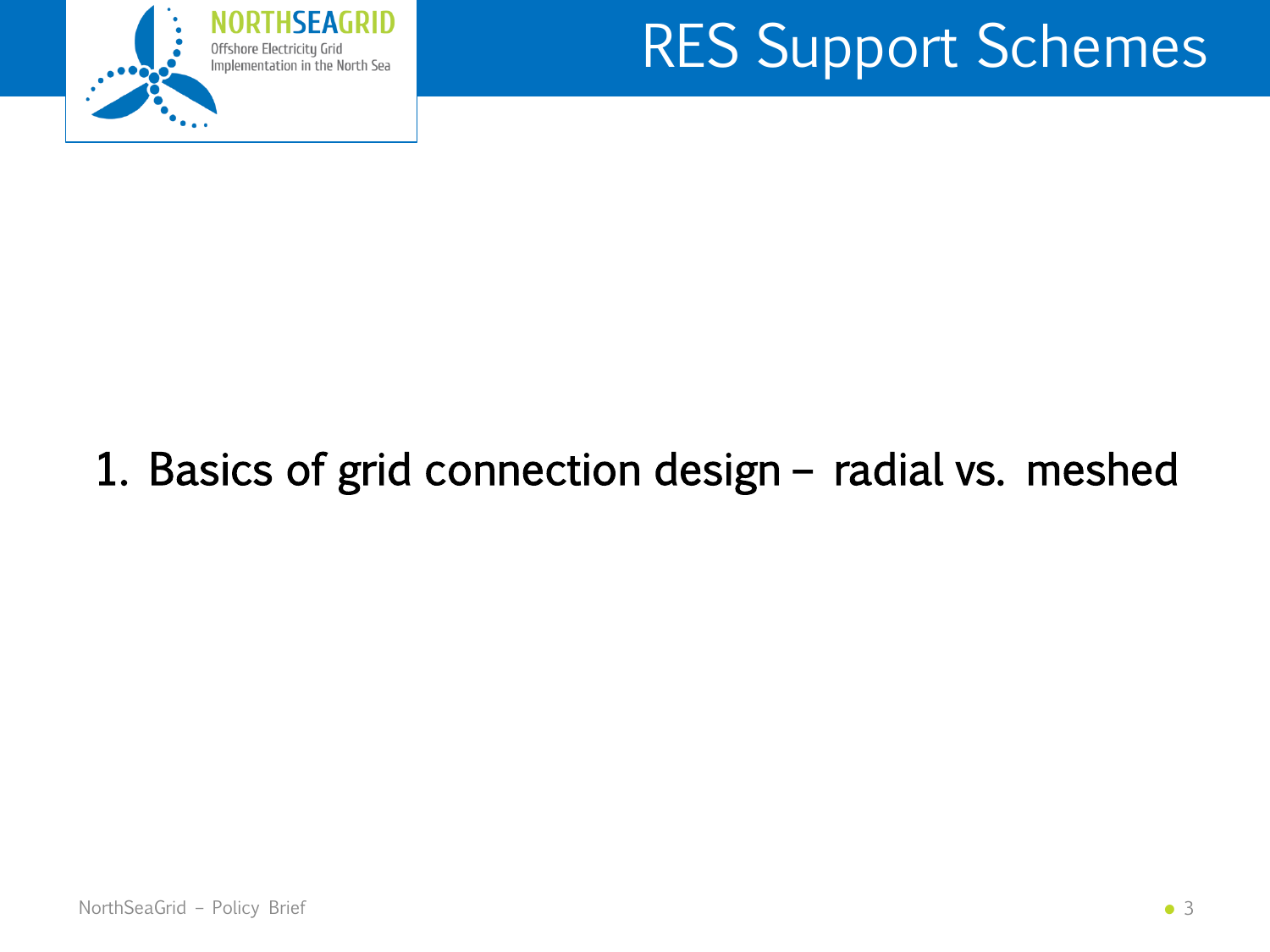

### 1. Grid connection design – radial



- Individual connection to shore for each offshore wind park
- Generated electricity is transmitted to the connected shore first
- Interconnectors between two countries can be used for electricity exchange
- $\Rightarrow$  Typical design at the moment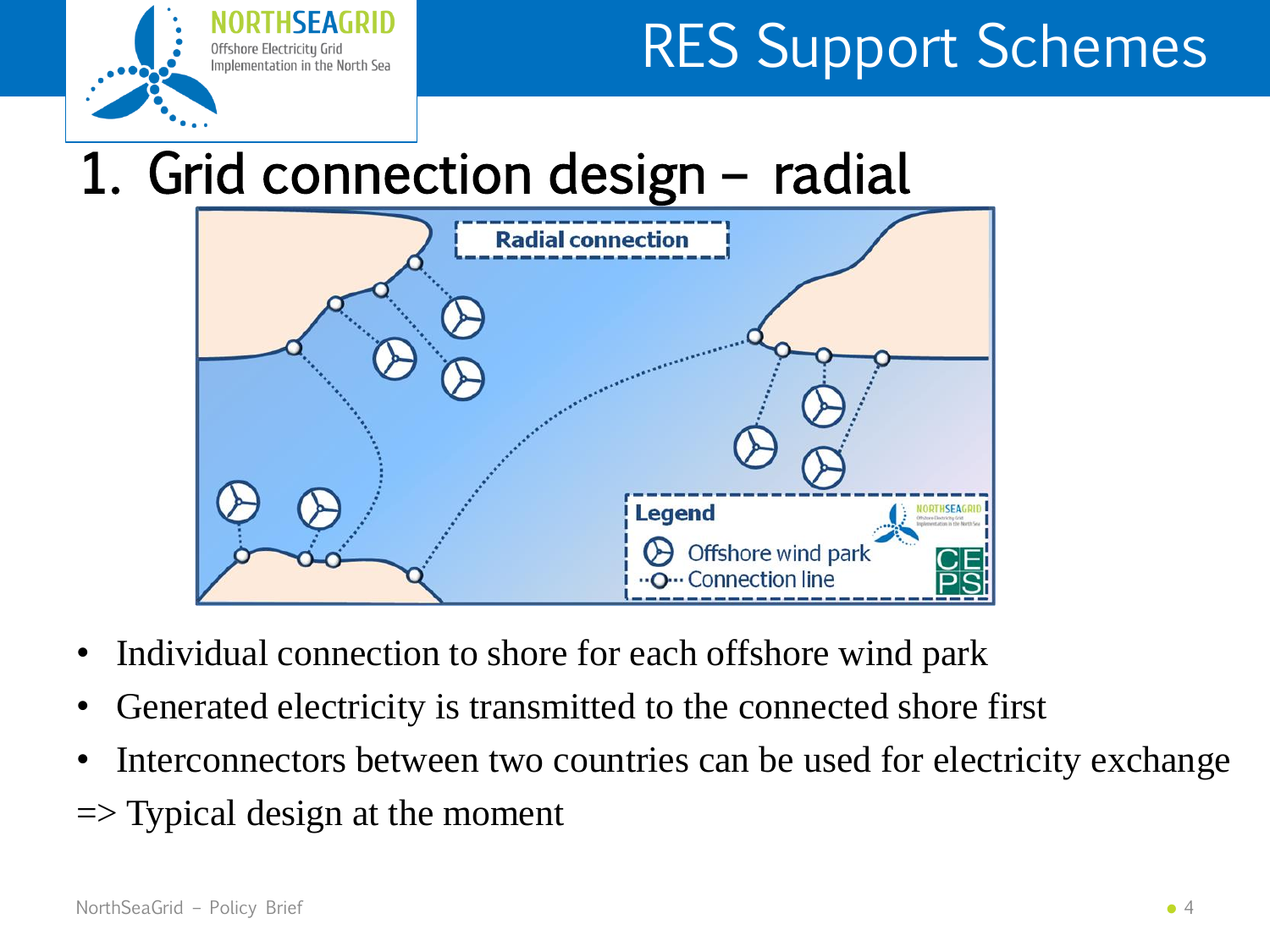

### 1. Grid connection design – meshed



- Combination of physical connection to shore and interconnection between different countries
- Requires a coordinated grid design approach
- Supports the completion of the Internal Electricity Market

 $\Rightarrow$  Generated electricity from OWP will be directly fed into the electricity system of different countries

NorthSeaGrid – Policy Brief • 5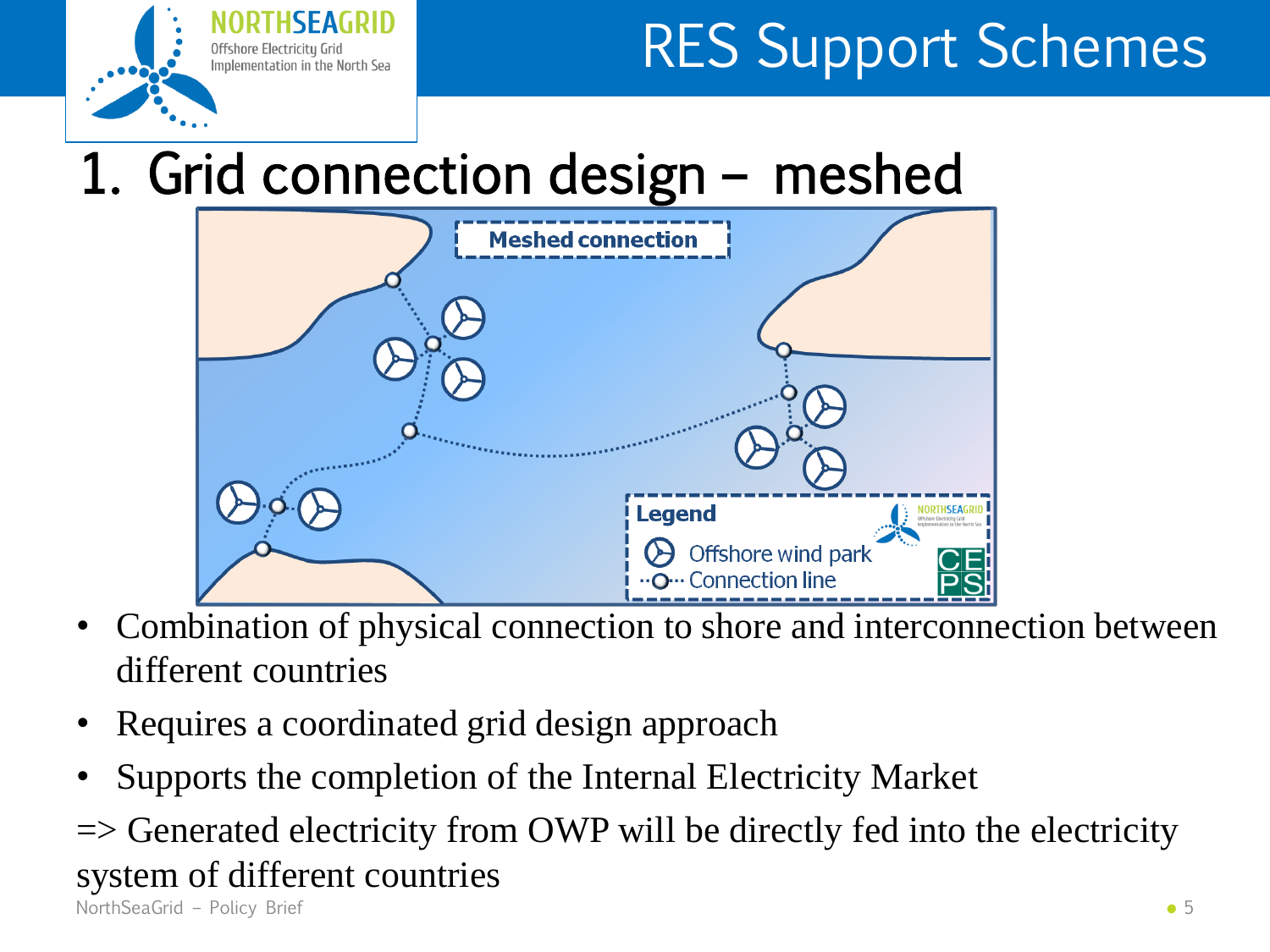

#### 2. Existing RES support schemes in North Sea countries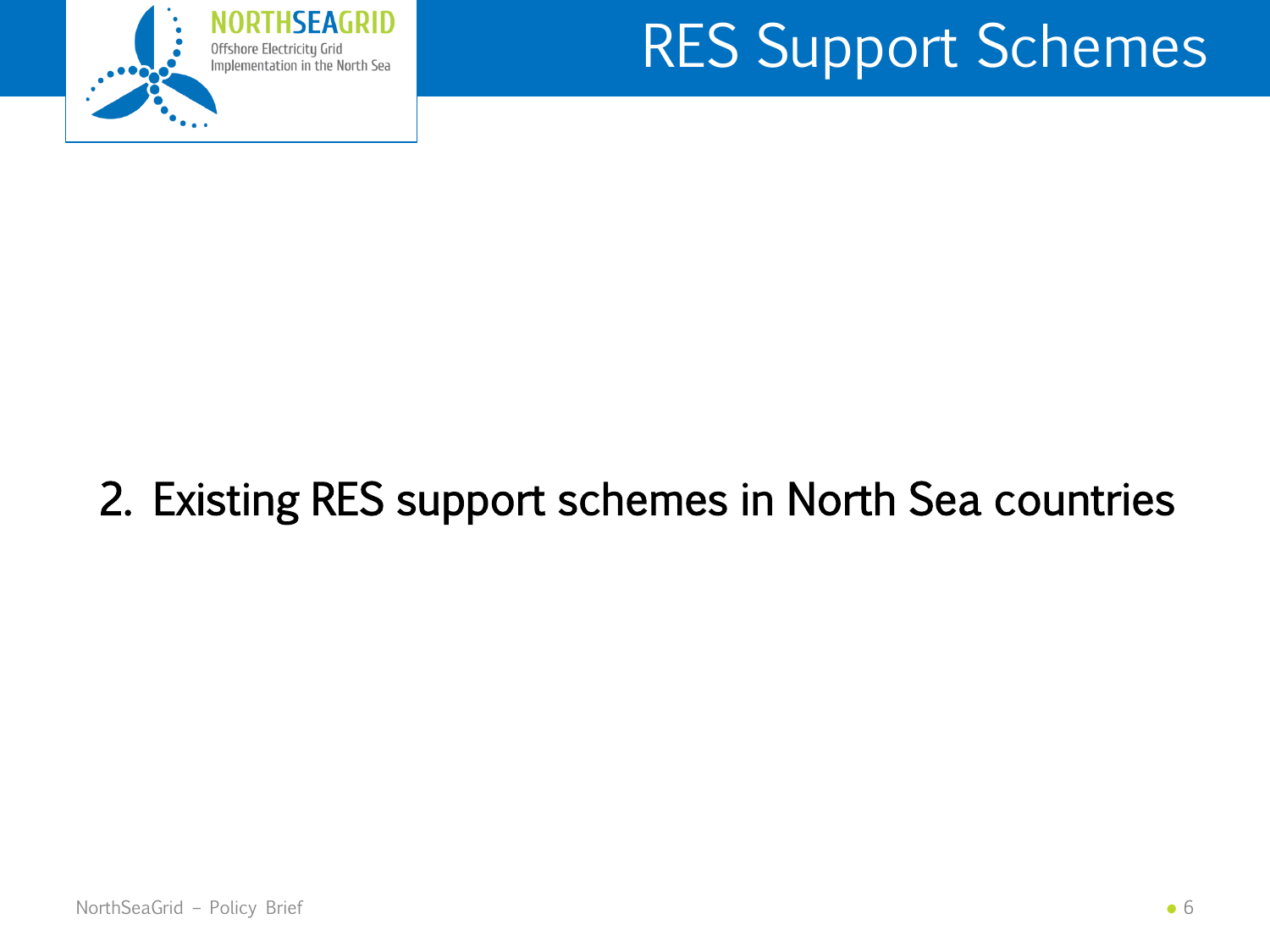

2. Existing RES support schemes in North Sea countries

- Support scheme category
	- Feed-in tariff (FiT)
	- Feed-in premium (FiP)
	- Green certificates (GC)

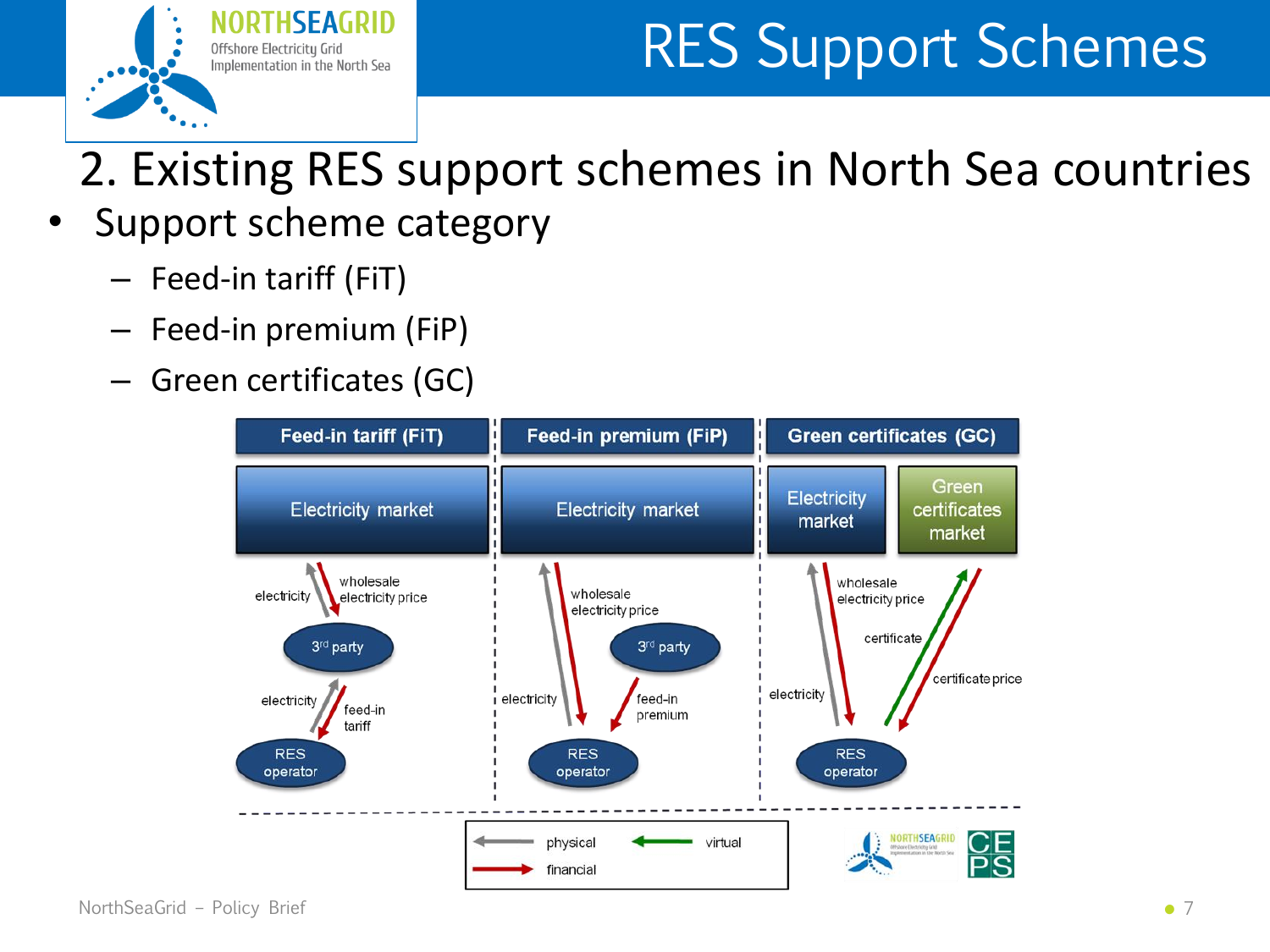

### 2. Existing RES support schemes in North Sea countries

- RES generators' income, tariffs/ premiums are set
	- Administratively
	- Tendering process
	- Based on market value of the sold electricity/ certificates
- Balancing obligation
	- Who is financially responsible for balancing forecast errors?
- Grid access responsibility
	- Who is in charge of connecting the OWP to shore?
- Amount of remuneration
	- Payments in €/ MWh
	- Partially depending on the design of the support scheme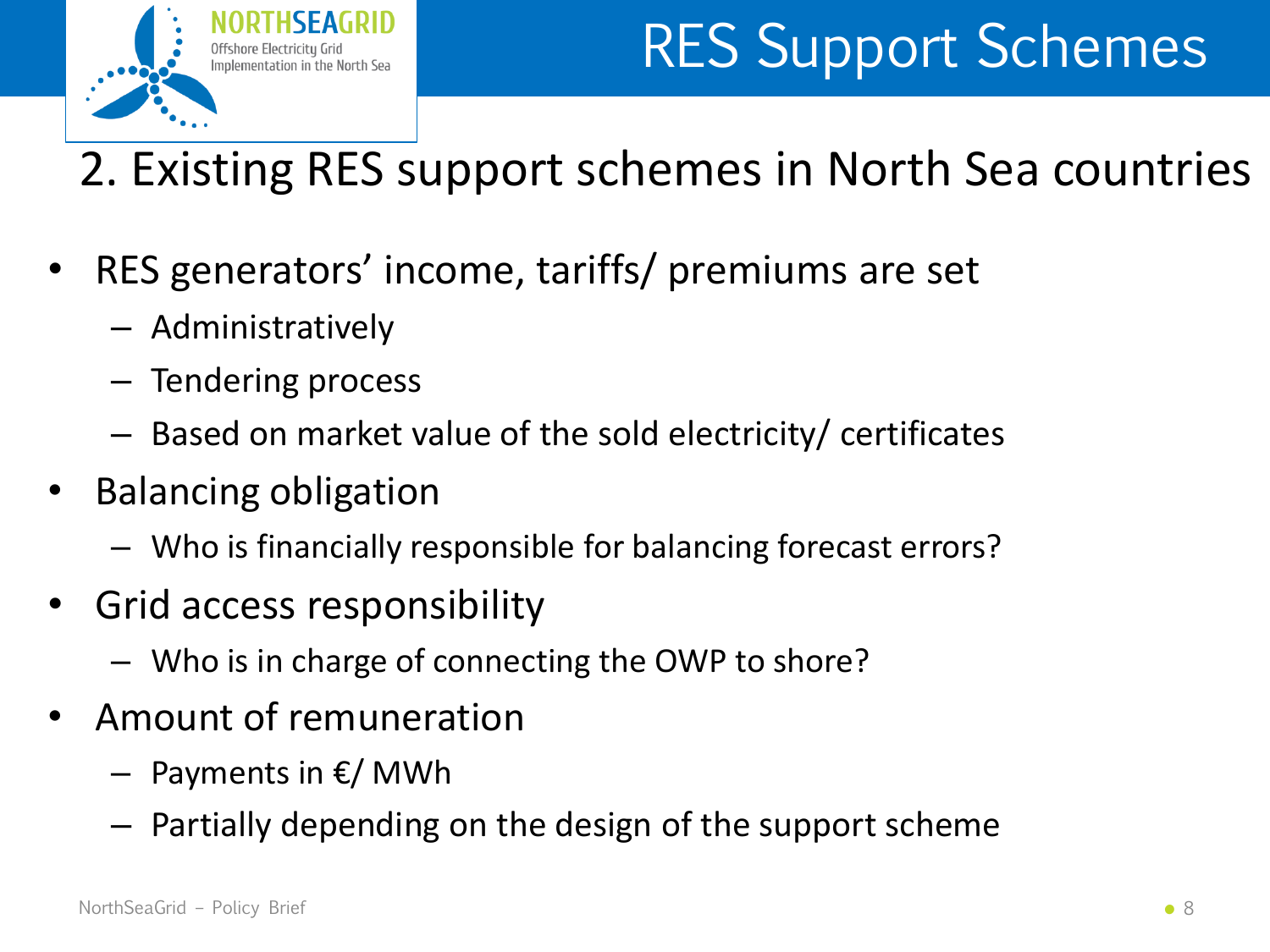

#### 2. Existing RES support schemes in North Sea countries – Situation in BE, DK, DE, NL, NO & UK

|                                                             | <b>BE</b>                                     | <b>DK</b>                     | <b>DE</b>                                          | <b>NL</b>                     | <b>NO</b>            | <b>UK</b>                                     |
|-------------------------------------------------------------|-----------------------------------------------|-------------------------------|----------------------------------------------------|-------------------------------|----------------------|-----------------------------------------------|
| <b>Support scheme</b><br>category                           | <b>GC</b>                                     | FiP                           | FiT or FiP                                         | FiP                           | <b>GC</b>            | GC, FiP                                       |
| <b>Determination of</b><br><b>RES</b> generators'<br>income | Administrative<br>setting and<br>market-based | Tendering and<br>market-based | Admini-<br>strative<br>setting and<br>market-based | Tendering and<br>market-based | Market-based         | Administrative<br>setting and<br>market-based |
| 3 <sup>rd</sup> party purchase<br>obligation                | Yes, TSO                                      | <b>No</b>                     | Yes, TSO<br>(FiT only)                             | <b>No</b>                     | <b>No</b>            | <b>No</b>                                     |
| <b>Balancing obligation</b>                                 | Yes                                           | Yes                           | Optional<br>(FiP only)                             | Yes                           | Yes                  | Yes                                           |
| <b>Grid access</b><br>responsibility                        | Project<br>developer                          | TSO / project<br>developer    | <b>TSO</b>                                         | Project<br>developer          | Project<br>developer | <b>OFTO</b>                                   |
| Level of support (in<br>€/MWh)                              | 90 or 107                                     | 69-140                        | 150 or 190,<br>then 35                             | $140 - 160$                   | 23                   | 50 (GC) or 184<br>(FiP)                       |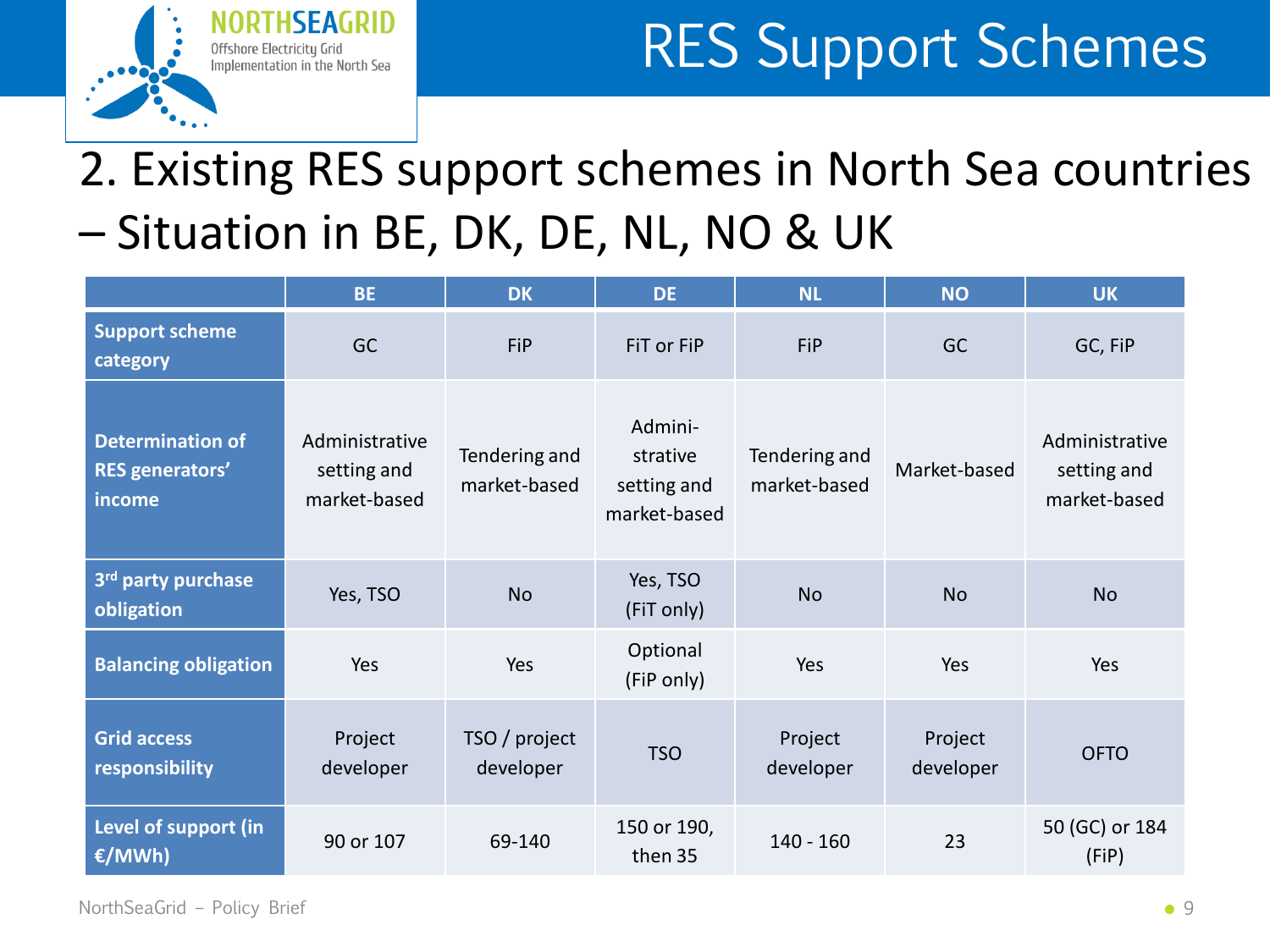

#### 3. Conclusion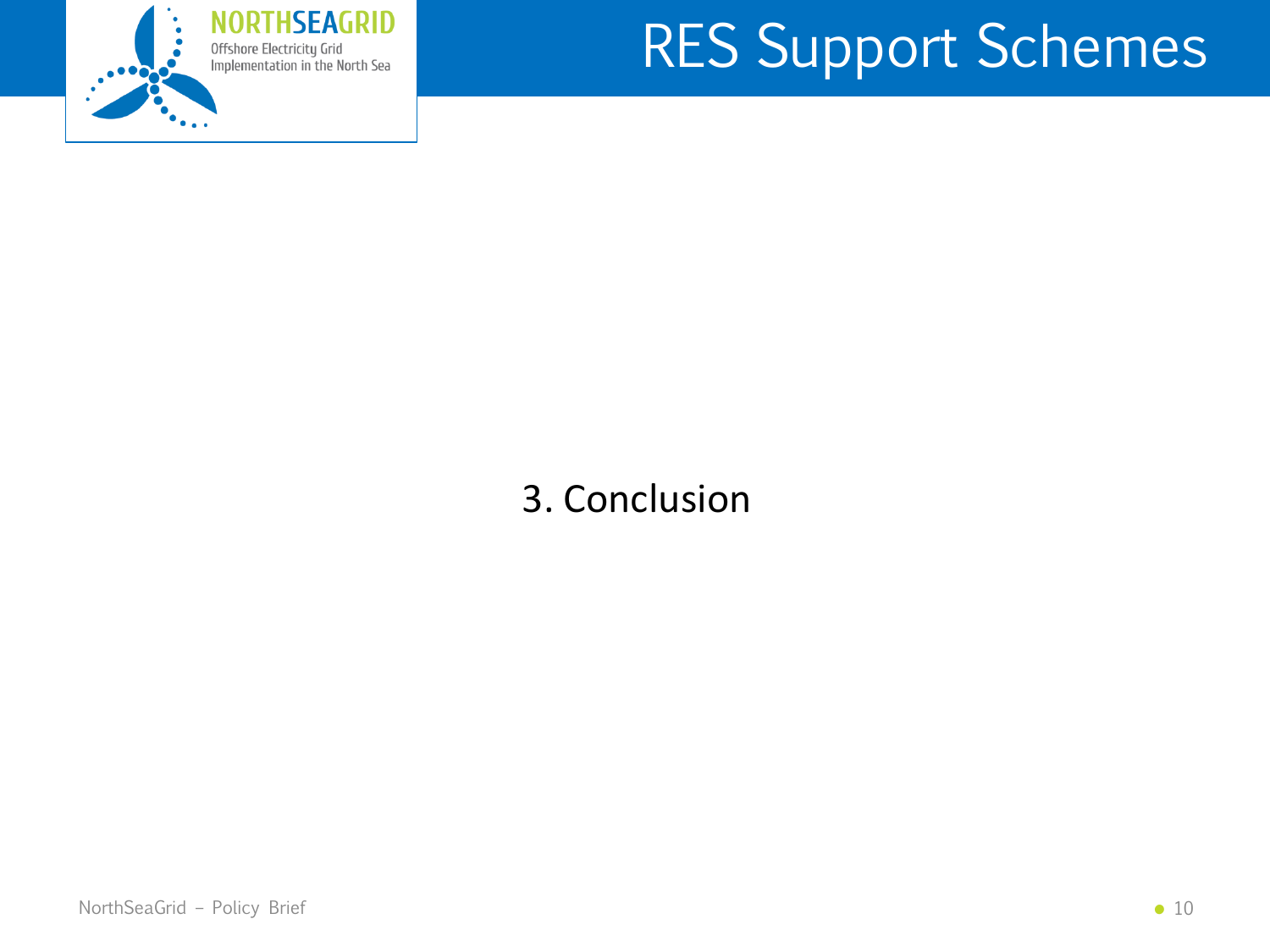

#### 3. Conclusion

Recent support schemes have been designed from a purely national perspective

 $\Leftrightarrow$  Every member state has to reach its own national RES target in 2020

• Cooperation to reach individual 2020 target between countries is possible (e.g. joint projects)

 $\Leftrightarrow$  Joint projects may be a driver for the creation of a meshed offshore grid

- 1<sup>st</sup> step: Define common responsibilities for RES generators  $\Leftrightarrow$  Compatible responsibilities for grid access and balancing would facilitate the integration of OWP in the planning process of new interconnectors
- National supports schemes disregard the evolution of market coupling in North-Western Europe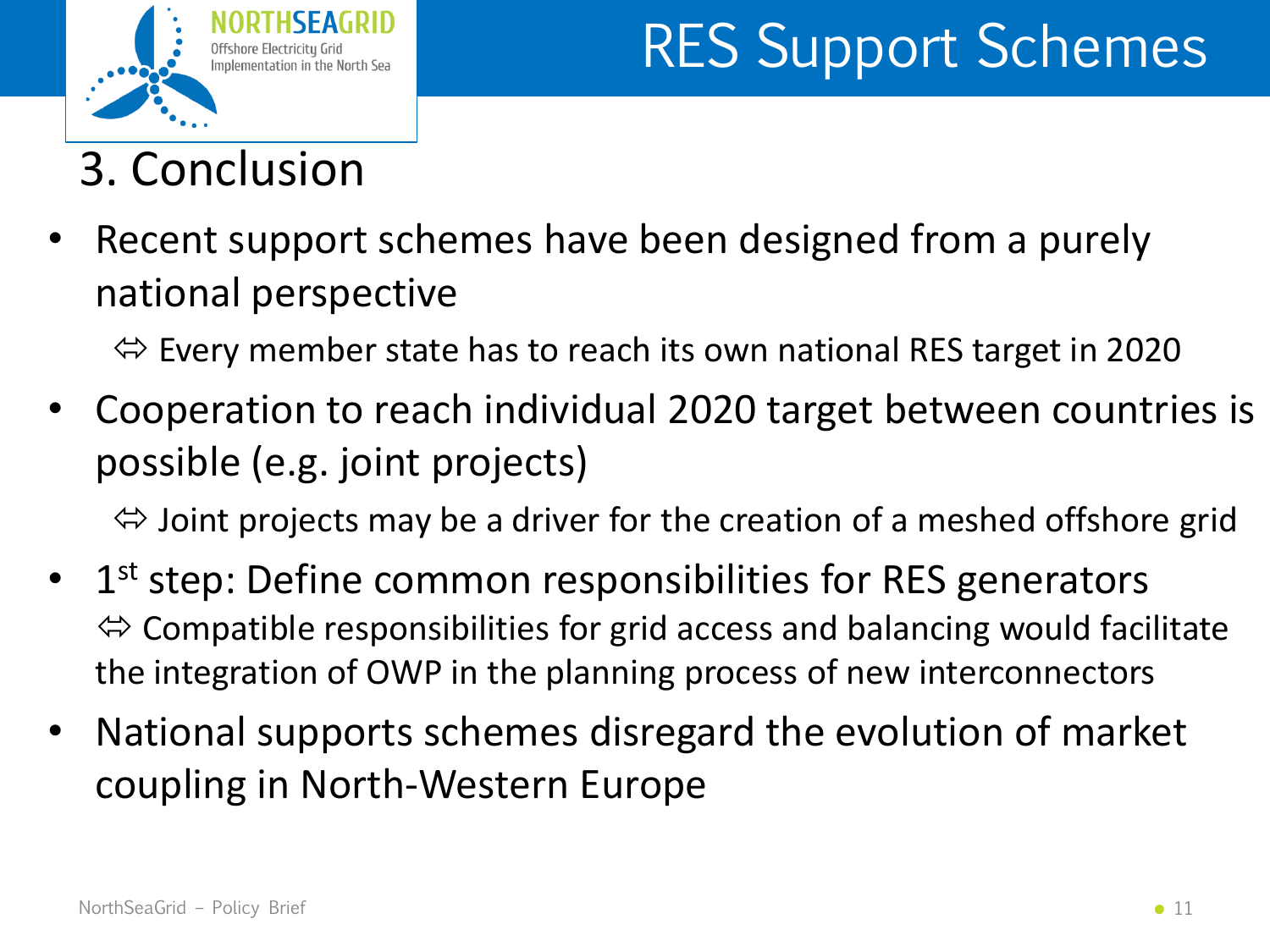

#### 4. Outlook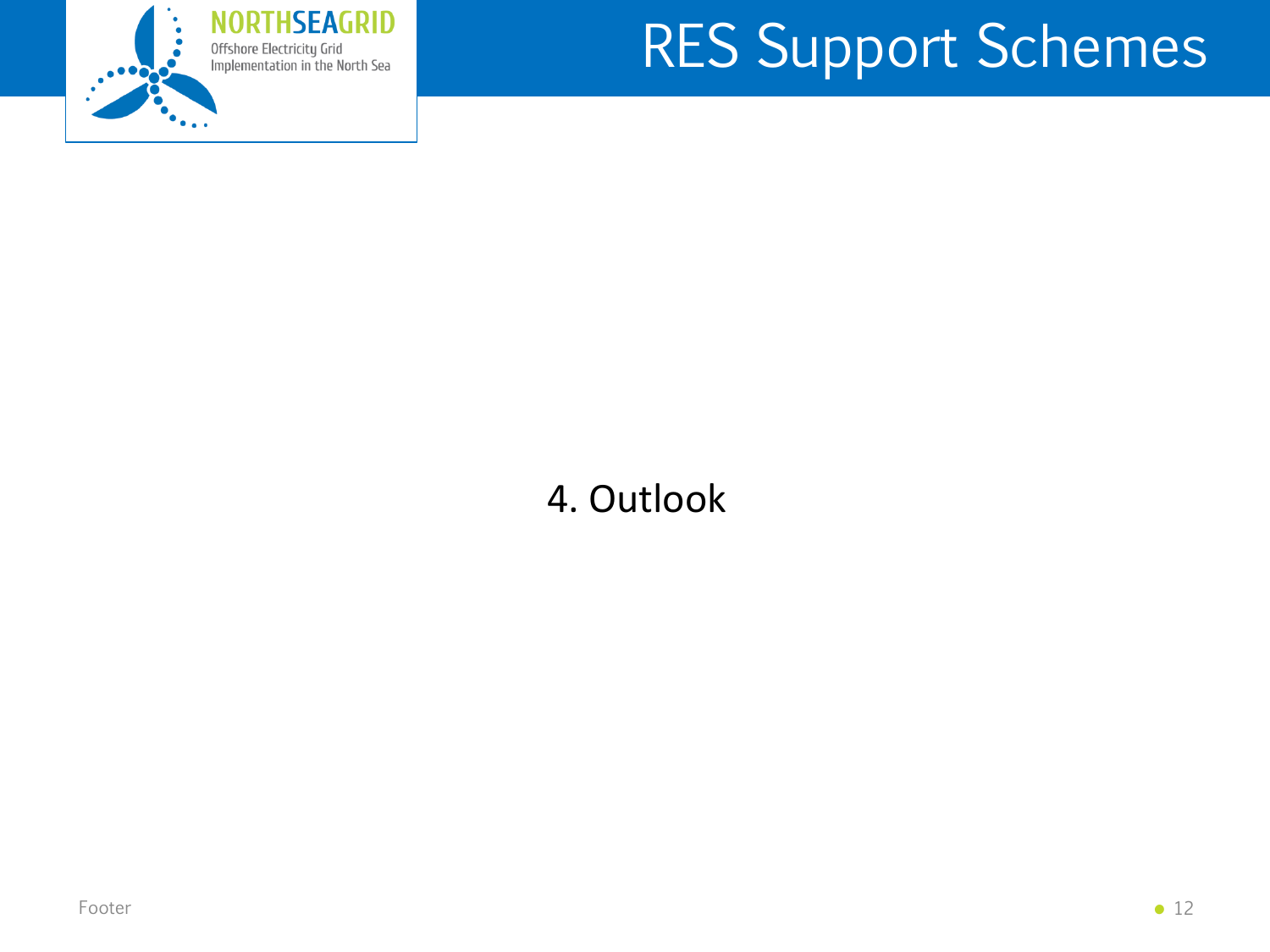

4. Outlook

- Convergence of support schemes, market rules and grid codes will be conducive to the creation of a meshed offshore grid
- Incompatibilities may be resolved by prescribing common European framework guidelines for national RES support schemes (e.g. through state aid guidelines)  $\Leftrightarrow$  Driver for the creation of a meshed offshore grid
- 2030 Climate and Energy framework can be seen as a chance to encourage intra-European cooperation (Only an EU-level target)

-> EC has proposed institutional procedure for coherent implementation of climate and energy measures